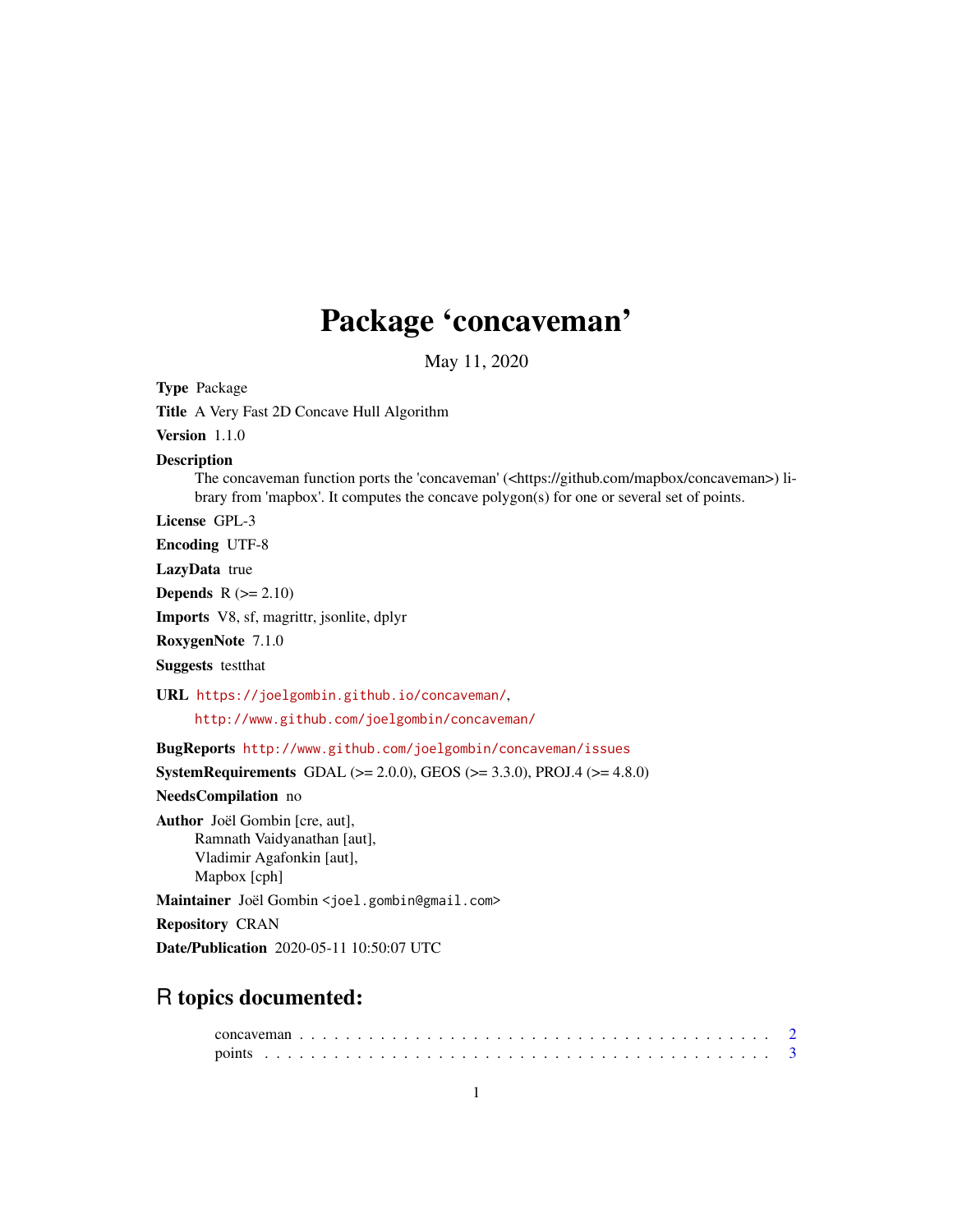### <span id="page-1-0"></span>**Index** [4](#page-3-0)

### Description

This package is a simple R port (through [V8](https://github.com/jeroen/v8)) of a [JavaScript library by Vladimir Agafonkin.](https://github.com/mapbox/concaveman)

The concaveman function ports the [concaveman](https://github.com/mapbox/concaveman) library from mapbox. It computes the concave polygon for one set of points.

### Usage

```
concaveman(points, concavity, length_threshold)
```
## S3 method for class 'matrix' concaveman(points, concavity = 2, length\_threshold =  $0$ )

```
## S3 method for class 'sf'
concaveman(points, concavity = 2, length_threshold = 0)
```
### Arguments

| points           | the points for which the concave hull must be computed. Can be represented as<br>a matrix of coordinates or an sf object.                                                                      |
|------------------|------------------------------------------------------------------------------------------------------------------------------------------------------------------------------------------------|
| concavity        | a relative measure of concavity. 1 results in a relatively detailed shape, Infinity<br>results in a convex hull. You can use values lower than 1, but they can produce<br>pretty crazy shapes. |
| length_threshold |                                                                                                                                                                                                |
|                  | when a segment length is under this threshold, it stops being considered for<br>further detalization. Higher values result in simpler shapes.                                                  |

### Details

For details regarding the implementation, please see the original javascript library [github page.](https://github.com/mapbox/concaveman) This is just a thin wrapper, via [V8](https://cran.r-project.org/package=V8).

### Value

an object of the same class as points: a matrix of coordinates or an sf object.

### Examples

```
data(points)
polygons <- concaveman(points)
plot(points)
plot(polygons, add = TRUE)
```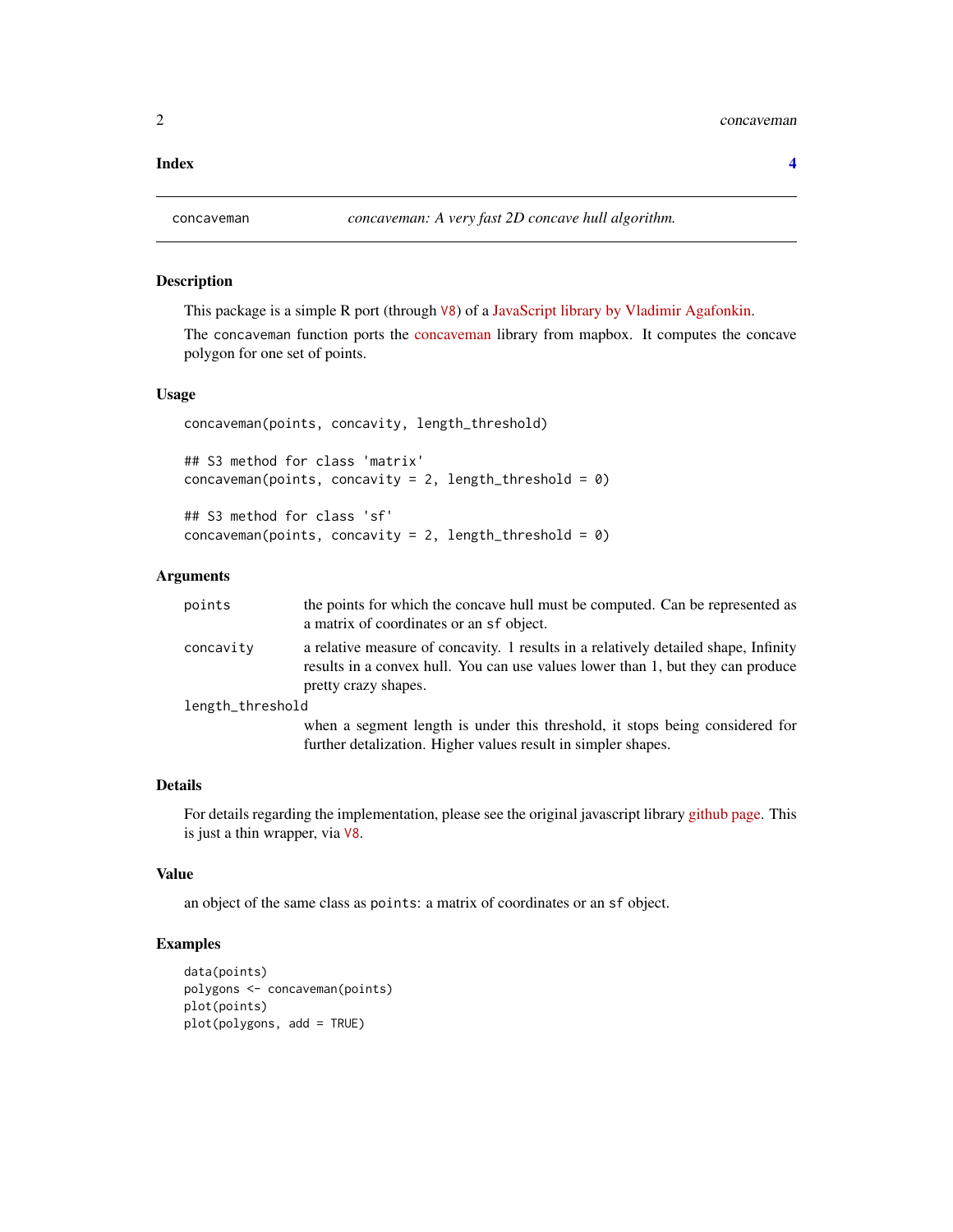<span id="page-2-0"></span>

### Description

This is just a test dataset which comes from the original mapbox library.

### Usage

points

### Format

an sf object with a 1000 points. Each of them is part of a group, indicated by variable k (generated by a k-means algorithm).

### Source

https://github.com/mapbox/concaveman/blob/master/test/fixtures/points-1k.json